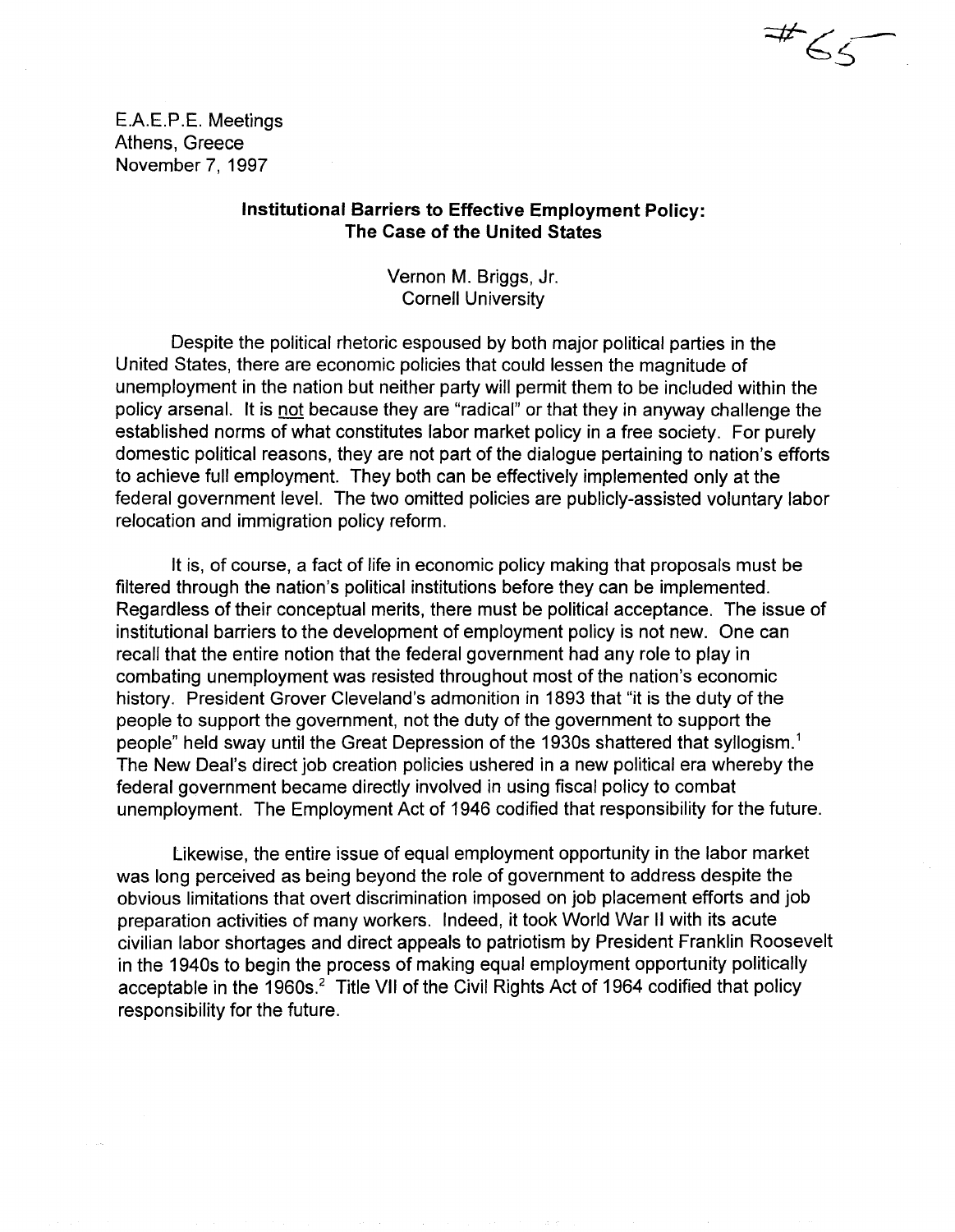# **The Absence of a labor Relocation Policy**

The idea that employment policy should include specific measures to encourage job development in geographic areas that have inordinately high unemployment has long been accepted in political circles; the corollary that it would be beneficial to help unemployed persons move out of such areas has not. The economic logic for government intervention to support one of these ideas is the same as that which supports the other. But the political logic that supports the former proposition opposes the latter.

The idea that government policy can take jobs to where unemployed people are can be traced back at least as far as the "distressed areas" proposals by Senator Paul Douglas (D-III.) in the 1950s. His idea, however, was opposed by the Eisenhower Administration and it was not implemented. It was picked-up by candidate John F. Kennedy in the 1960 presidential campaign and, when elected, he made it the first legislative priority of his new administration with the passage of the Area Redevelopment Act of 1961.<sup>3</sup> This legislation was expanded in 1965 by the Economic Development Act during the Johnson Administration. These laws set up ways of identifying certain geographic areas with high unemployment rates and targeting federally financed loans for capital construction at subsidized low interest rates for private firms who would agree to expand present facilities into these areas or to relocate their production facilities to these designated areas. The "enterprise zone concept" of the Reagan and Bush Administrations (which was ultimately enacted by the Clinton Administration in 1993) is cut from the same cloth. The only difference is that this concept relies upon reductions in taxes and relaxed governmental regulations as the enticing carrots used to lure private business enterprises to high unemployment areas.

The attraction of these ideas to politicians is obvious. Government programs are being used to keep their political constituents where they are even when economic market signals are indicating that the former jobs of a particular region are no longer competitive. Since the clear enunciation of the "one man, one vote" doctrine by the U.S. Supreme Court in 1962 [Baker v. Carr] as the basis for legislative redistricting at the local level and with the long-standing, constitutional requirements for federal reapportionment after each 10 year census, however, regional political power is at stake. Hence, politicians favor programs that bring jobs to their districts but none favor proposals to assist unemployed persons to relocate to other regions where jobs may be available. The reason, of course, is that programs to help unemployed workers move out of regions where their job prospects are slim to non-existent may help the workers but they do not help the politicians.<sup>4</sup> Indeed, such programs would contribute to the population attrition that subsequent redistricting and reapportionment activities would later translate into reductions in local power and regional influence. Hence, it is not unusual to hear politicians criticize unemployed persons who turn to welfare or food stamps or who spend prolonged periods receiving unemployment compensation but to learn that the same politicians are adamantly opposed to my idea that these people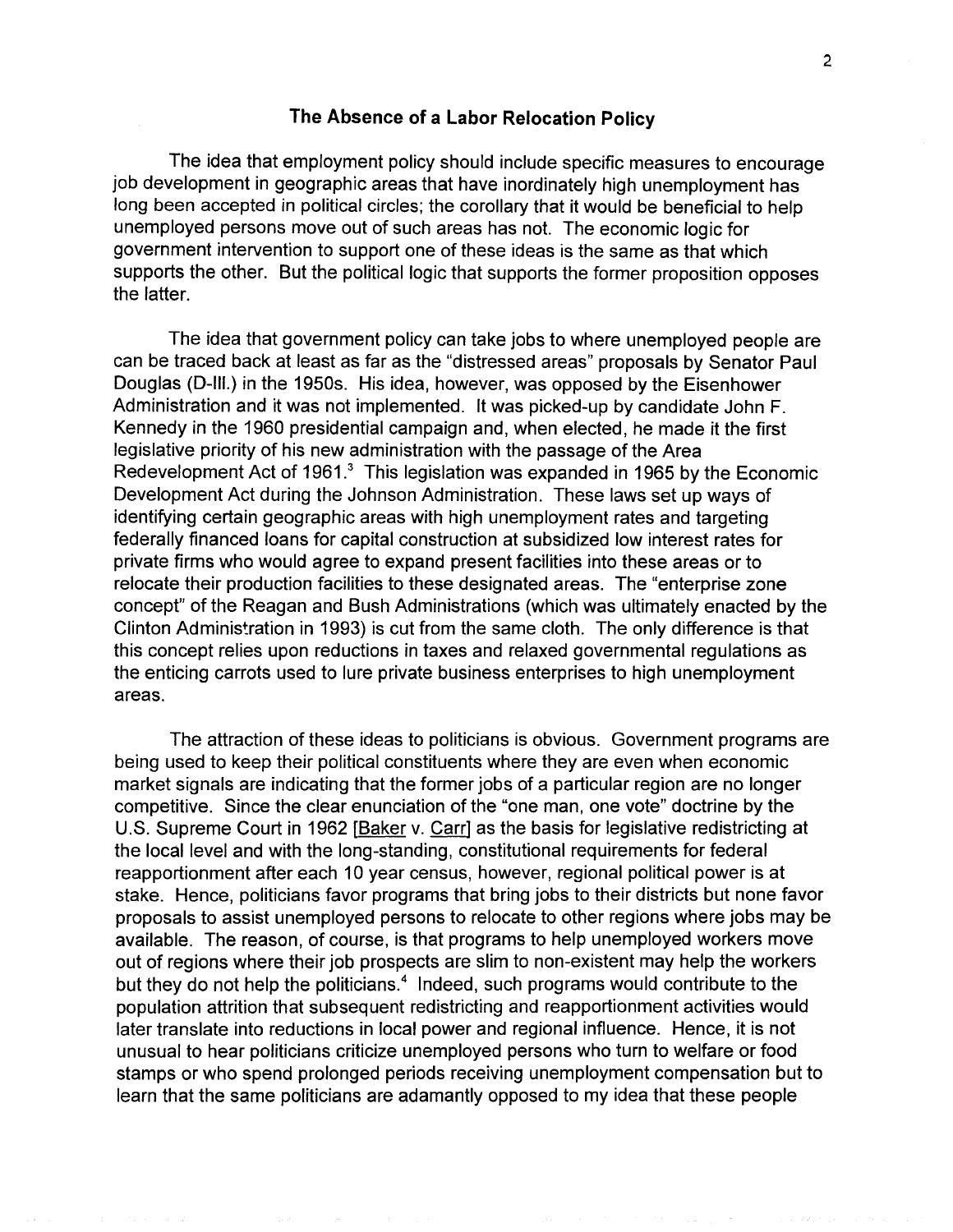should be afforded opportunities to move elsewhere where their job prospects might be better.

To be sure, the absence of a formal worker relocation policy does not keep unemployed people from moving on their own and, historically, many have done just that. But there is evidence that geographic mobility in the United States has been declining in recent years. Urban mobility has been especially hampered by the revival of mass immigration which has distorted internal migration from patterns that which existed during the 50 years (from 1914 to 1964) when immigration was declining.<sup>5</sup> Such mobility is more common among young people and those who are better educated and more skilled. For those who are less skilled and poorly educated, they tend to move on the basis of kinship connections. They move to areas where they have relatives rather than on the basis of informed judgments about where there are realistic job opportunities.

With a formal relocation program that is based on the use of computer job banks to provide information as to where jobs may be available; that is tied to financial assistance to defray some of the actual moving costs; and that includes the location of housing in destination cities, some of the barriers to efficient labor search could be mitigated. Participation in such programs, of course, would be voluntary.

There is a lengthy history of support by non-politicians for the inclusion of a worker relocation program in the arsenal of publicly induced weapons needed to reduce unemployment and to pursue full employment. The National Commission on Technology, Automation and Economic Progress in its final report on the policies that the nation needs to adjust to the change-creating effects of automation recommended in 1966 "that present experimentation with relocation assistance to workers and their families stranded in declining areas be developed into a permanent program".6 Likewise, the only comprehensive study of southern rural labor markets in the U.S., done in the mid-1970s, not only recommended that labor relocation policy was "needed" to assist in reducing the uncertainty and hardship for job seekers in the rural South to move to other rural or urban areas where job prospects were better, but it also suggested that such a policy could be used to "import" persons who have skills that are in short supply into economically depressed communities.<sup>7</sup> Furthermore, the National Commission for Employment Policy concluded in a 1988 study of worker mobility in the U.S. economy that there has been a decline in geographic mobility of U.S. workers and that "there is a conspicuous absence of efforts to facilitate the relocation of workers."s

Although job relocation policies were not specifically included in any of the human resource policies of the 1960s, the U.S. Department of Labor did sponsor several experimental programs between 1965 and 1968. These generally involved efforts to provide financial assistance to unemployed and underemployed rural workers to move to labor shortage areas. Their efforts "were generally regarded as successful" and they demonstrated the need to provide a range of supportive services to families and the necessity to link relocatees to specific jobs before they are relocated."9

 $\sim$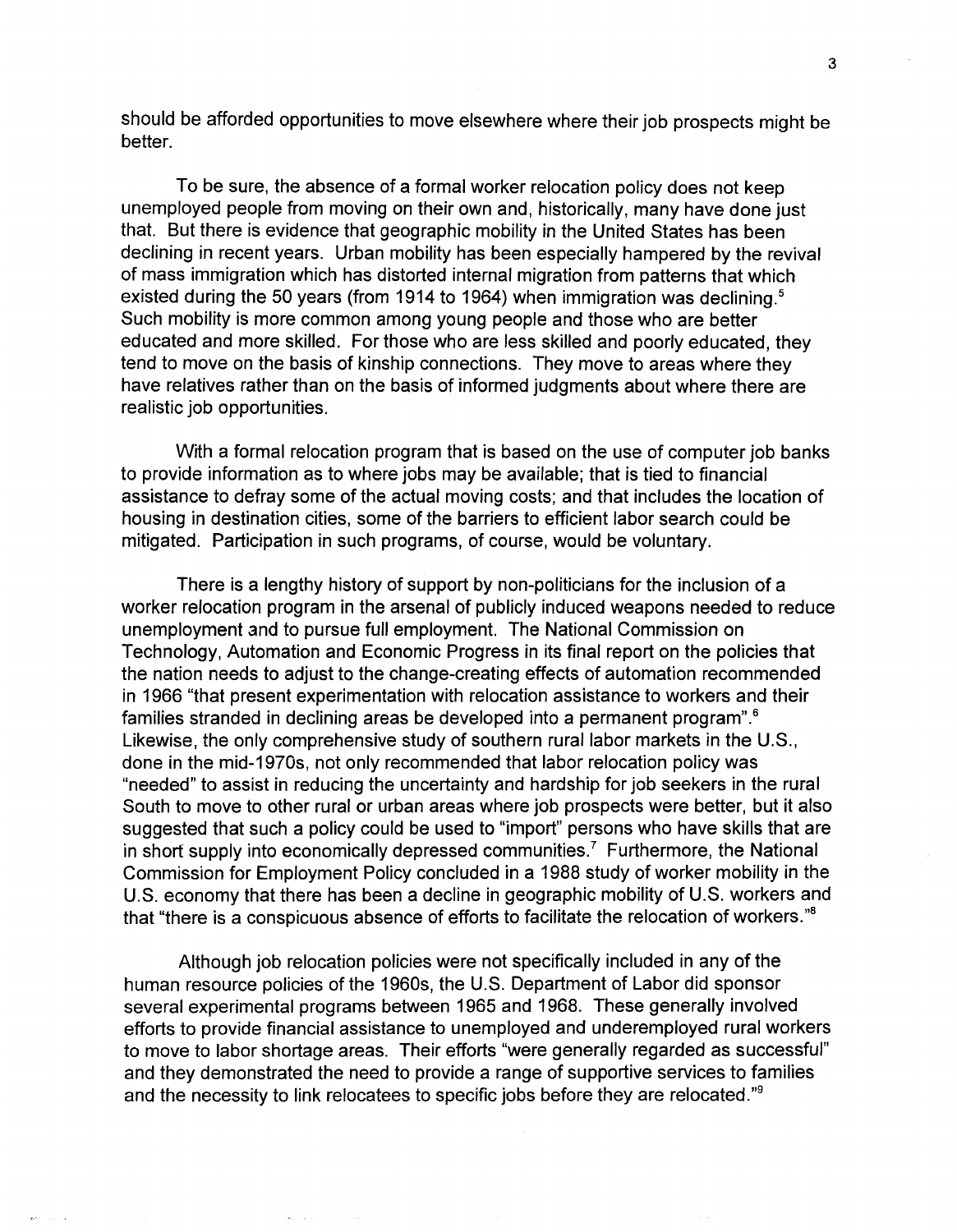Nonetheless, when the panoply of human resource legislation of the 1960s was replaced in 1973 by the Comprehensive Employment and Training Act (CETA), there was again no mention of a relocation program. Once more, however, the U.S. Department of Labor conducted a major demonstration project in the 1970s known as the Job Search and Relocation Assistance Pilot Project. It used a computer job bank to provide job leads about out-of-area job openings to state employment service offices in 30 different local areas who, in turn, gave the information to unemployed persons in their home areas who expressed an interest in relocating to find employment. The study did show the "feasibility" of the idea and concluded that it "could be implemented nationally".<sup>10</sup>

In the 1980s, CETA was replaced by a scaled-down piece of legislation known as the Job Training Partnership Act of 1983. This, legislation, as well as earlier special legislation enacted to address specifically the worker adjustment consequences of free trade, the Trade Adjustment Assistance Act of 1974, both authorized migration assistance as an element of public policy. Unfortunately, the National Commission on Employment Policy found that these provisions are "not used very often by program enrollees nor is it advocated by program operators".<sup>11</sup> The study cited the fact that migration assistance was still "unpopular" with politicians who opposed the idea of outmigration from their areas. But, the report also reaffirmed the view that "relocation assistance can be an effective means for ensuring that unemployed workers become re-employed in jobs that make maximum use of their skills".<sup>12</sup>

Some policy scholars are more blunt about the need for such a program. Tom Joe, director of the Center of Social Policy in Washington, D.C. for example, has observed about the effectiveness of various policy interventions for unemployed workers in inner cities as follows: "I hate to say it but the programs that work, the ones that really work, are those that get people out of the inner city".<sup>13</sup>

Thus, it seems clear that there are no economic or programmatic reasons for not including voluntary worker relocation policies among the nation's employment policies.

## **Adoption of a labor-Market Immigration Policy**

Unlike most public policy interventions designed to influence labor market outcomes, immigration policy is a special case. The admission of immigrants to the United States is purely a discretionary act of the federal government. The nation is under no obligation to allow foreign nationals into the country on either a temporary or permanent basis to live or to work. There is no "right" to immigrate. Indeed, the word "immigration" or any reference to the concept is not to be found anywhere in the U.S. Constitution. Hence, how many immigrants, refugees, and foreign temporary workers are annually admitted and under what terms depends entirely on the immigration policy that Congress puts in place at any particular time and the funding levels it provides for its enforcement.

 $\alpha$  .

 $\mathcal{P}_\text{c} = \mathcal{P}_\text{c}$  and

is a p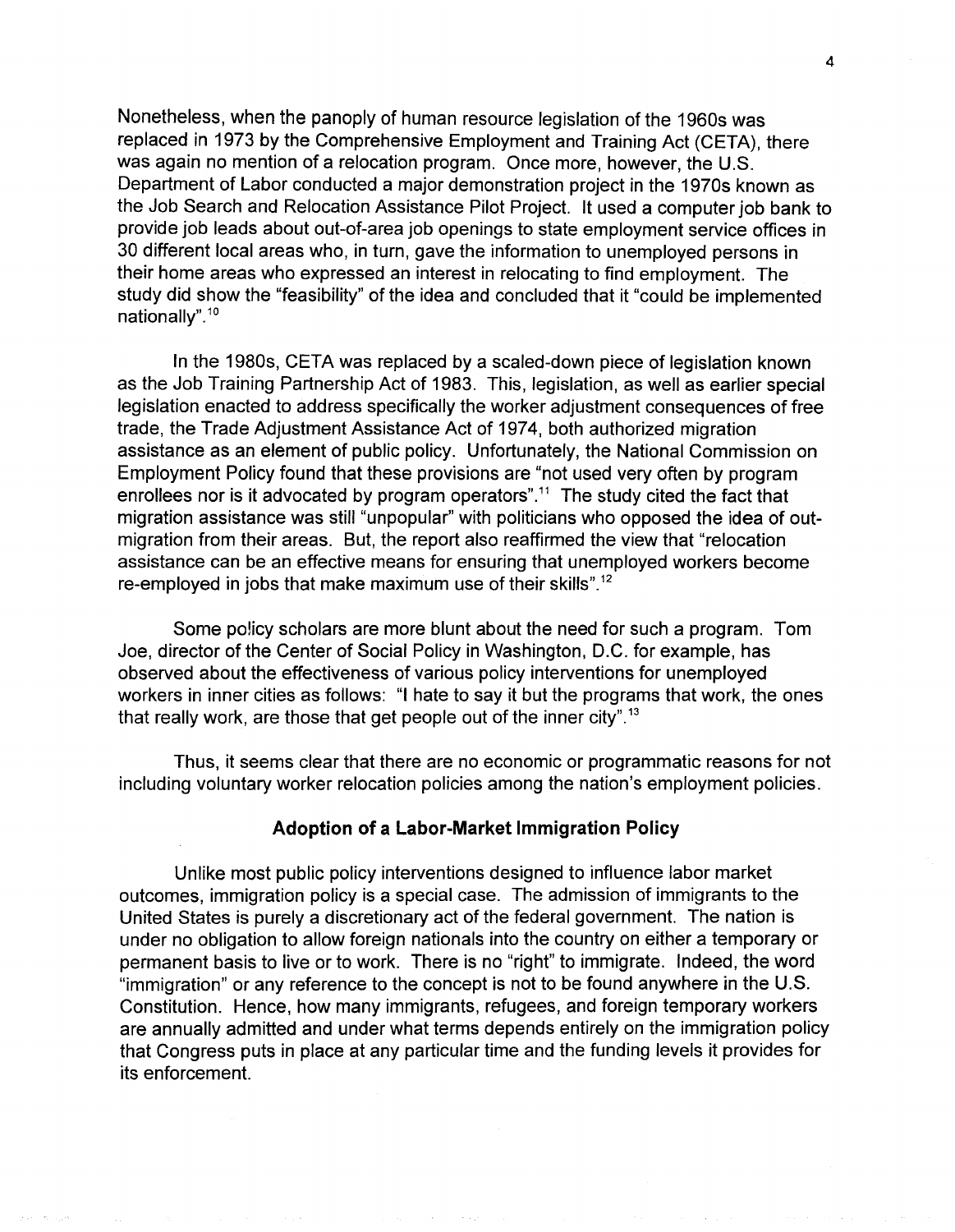In general, immigration policy prior to World War I was consistent with the economic development trends and the prevailing labor force requirements of the United States.<sup>14</sup> Throughout its first century as an independent nation, the country had neither ceilings on the number nor screening restrictions as to the type of people permitted to enter for permanent settlement. From purely an efficiency standpoint, the mass immigration of that era was consistent with the labor market needs of the nation. Most of the immigrants were men. The jobs they filled during this expansive era typically required little in the way of skill, education, literacy, numeracy, or fluency in English from the workforce. The enormous supply of immigrants who came during this time generally lacked these human capital attributes but they reasonably matched the prevailing demand for essentially manual labor.

Beginning with the outbreak of World War I in Europe in 1914, however, there was a sharp contraction in immigration. After the war, when it appeared that mass immigration might resume, the nation imposed its first quantitative restrictions on the number of immigrants who could be admitted. A ceiling of about 164,000 immigrants (plus their immediate family members) a year from the countries of the Eastern Hemisphere was established in 1924. Moreover, the pervasive negative social reactions to the pre-World War I immigrants from Eastern and Southern Europe also led to the adoption of overtly discriminatory qualitative screening to reduce their prospects for entry. Both of these restrictive actions were embodied in the Immigration Act of 1924 (often called the National Origins Act). Ethnic screening standards were enacted that favored immigrants from the nations of Western and Northern Europe, disfavored all other Europeans, and ignored most Africans. Immigration from most Asian countries by this time had already been banned by legislation or informal agreement.

With mass immigration from the Eastern Hemisphere curtailed, employers had to turn to domestic labor surpluses to meet their needs for unskilled labor in the new era of assembly-line production. Finally, the pools of underutilized native born workers in the nation's massive rural economy were tapped. Among the new supply of workers to respond to these urban job opportunities were large numbers of the native-born blacks of the rural South who finally began their exodus to the urban cities of the North and the West Coast.

The world-wide depression of the 1930s, with its massive surplus of unemployed job seekers, caused immigration to plummet. Full employment returned with World War II during the 1940s but immigration did not resume. Would-be immigrants could not leave the countries of Western and Northern Europe and would-be immigrants from the Western Hemisphere, whose numbers were not restricted, fearing the military draft, were deterred from coming. The labor market was very tight. In this economic environment, the federal government initiated unprecedented public policy measures to reduce the artificial barriers to the employment of women, the disabled, youth, older workers, and minority groups.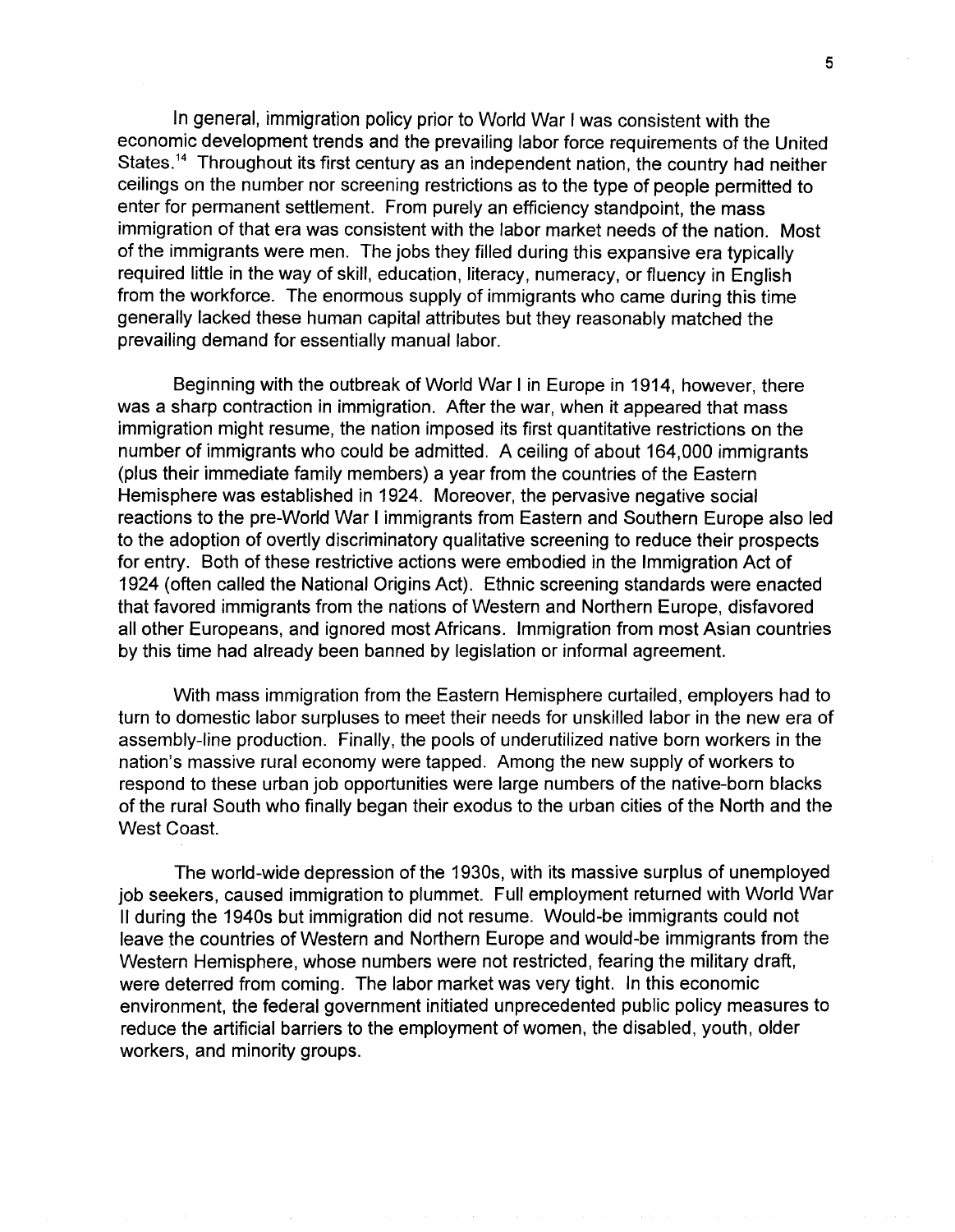The pent-up demand for products and the forced-savings of the World War II era led to economic prosperity in the postwar era of the late 1940s and the 1950s. It was during these years of general affluence that the organized civil rights movement launched its assault on all aspects of overt racial discrimination within the U.S. society. What is often overlooked in reviewing the evolution of the civil rights legislation in the 1960s is that they were enacted at a time when immigration levels were still sharply restricted.

As for the external manifestation of discrimination (i.e., the "national origins system") it was only natural that it too  $-$  in this period of heightened domestic concern over civil rights - would be a target for reform. It was. But the immigration reform movement of the early 1960s did not include any plans for significantly raising the overall level of immigration. It was focused entirely on purging the immigration statutes of the explicit racism inherent in the national origins admission system. What happened afterwards with respect to the level immigration was entirely unanticipated. Namely, this legislation set in motion forces that, over the ensuring years, accidentally triggered the renewal of the mass immigration experience.<sup>15</sup>

The Immigration Act of 1965 ended the era of using immigration for racial and ethnic discrimination purposes. But instead of seizing the opportunity to craft a new immigration policy to meet some positive definition of the public interest, Congress created a new admission policy aimed primarily at fulfilling the private interests of some of its legal residents. The social goals of the national origins admission system were replaced with a politically popular new admission system based on the concept of family reunification. Seventy-four percent of total visas available each year were reserved for various categories of adult relatives and extended family members of U.S. citizens and permanent resident aliens (in 1980, this percentage was raised to 80 percent). In addition, immediate family members of each adult visa holder were exempt from all quotas.

The dynamo that has generated the revival of mass immigration has been the design and implementation of the separate components of the nation's immigration policy, without any attention being given to their collective effects, as well as an appalling indifference by policymakers to the unexpected outcomes of their legislative actions. Specifically, the relevant policy components are those that pertain to the entry of legal immigrants, illegal immigrants, refugees, asylees, and foreign workers who are temporarily permitted to work in the United States. Collectively, they constitute the mass immigration phenomenon of the post-1965 era whose aggregate numbers now approach 1.5 million persons a year.

Regardless of the reasons for specifically admitting or indifferently permitting the mass entry of foreign born persons for permanent to temporary residence in the United States, all immigrants must support themselves by their own work or by that of others. Hence, there are economic consequences associated with their presence, whether intended or not.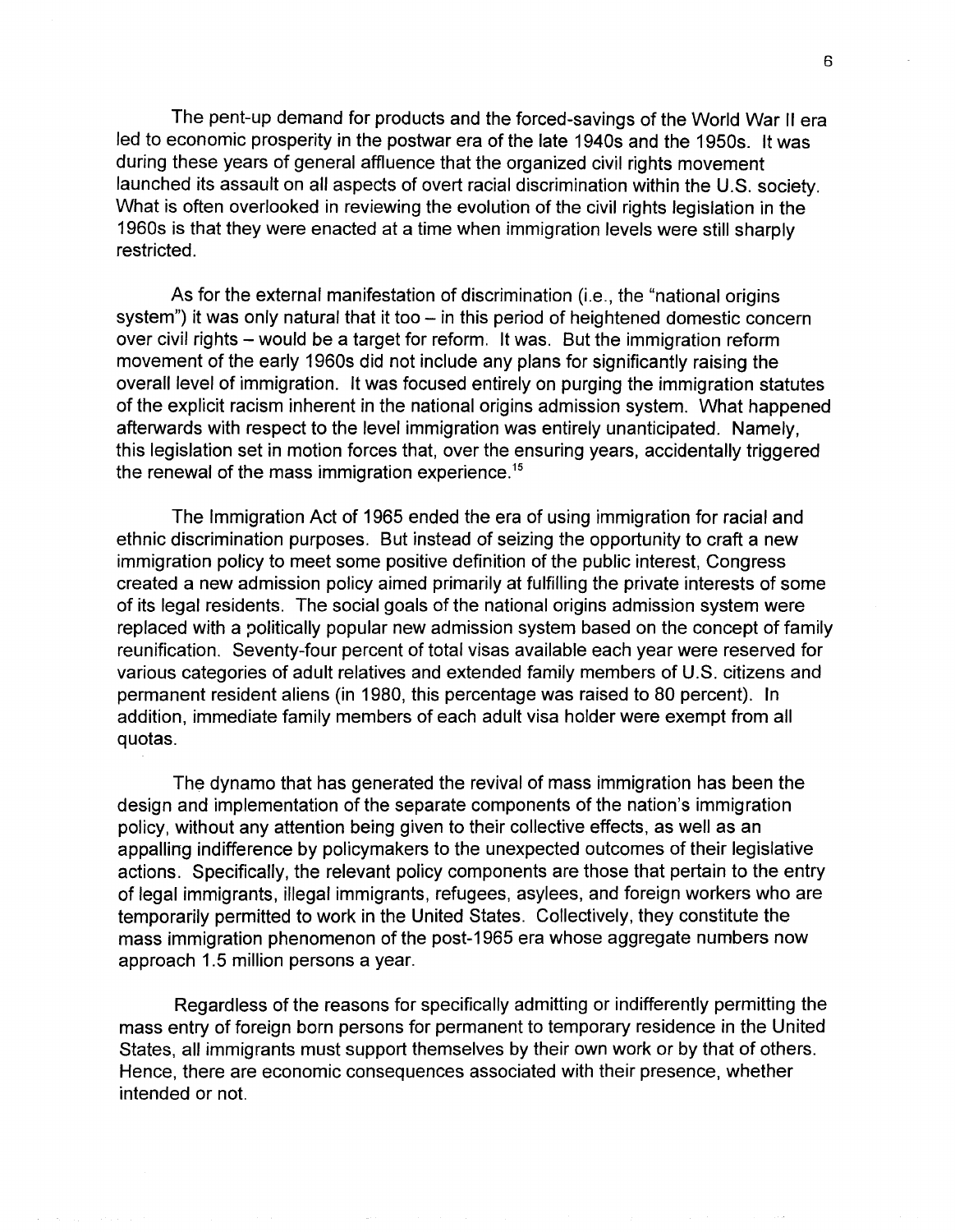Within a decade of the passage of the Immigration Act of 1965, it was clear that immigration policy had gone serious awry. In 1978, Congress established the Select Commission on Immigration and Refugee Policy (SCIRP) to study the effects of what had transpired. When it issued its comprehensive report in March 1981, the Select Commission concluded that immigration was "out of control;" that the nation must accept "the reality of limitations;" and that "a cautious approach" should be taken in the design of any reform measures.16

In the wake of the SCIRP report, Congress enacted three major immigration statutes. They were the Refugee Act of 1980, the Immigration Reform and Control Act of 1986, and the legislative capstone, the Immigration Act of 1990. The result has been to dramatically raise the already high levels of immigration to even higher plateaus. Indeed, a 1991 study by the Urban Institute concluded that these statutory changes "have reaffirmed the United States' role as the principal immigrant-receiving nation in the world."17

The Select Commission specifically warned of the growing influence of special interest groups with private agendas who were influencing the policymaking process. It rejected their myopic proposals. As its report unequivocally stated, "the commission has rejected the arguments of many economists, ethnic groups, and religious leaders for a great expansion in the number of immigrants and refugees".<sup>18</sup> It added that "this is not the time for a large-scale expansion in legal immigration – for resident aliens or temporary workers".19 The warnings proved to be of no avail. Congress chose to appease the special interest groups.

There would be little reason to worry about the employment consequences of such a politically driven policy, if immigration were insignificant in its size and if the human capital characteristics of those entering were generally consistent with contemporary labor market trends. But neither condition is present. The scale of immigration is without historical precedent. Most of the immigrants regardless of mode of entry, have been from less economically developed nations. Many lack skills, training, basic education, and the ability to speak English. The post-1965 immigrants have been found to have lower labor force participation rates, higher incidences of poverty, less schooling, lower earnings, and greater utilization of welfare than earlier waves of immigrants at similar stages of assimilation into the country.<sup>20</sup> They have also been found to have higher unemployment rates and considerably lower levels of educational attainment than the native born workers.<sup>21</sup> The vast majority have tended to settle in urban enclaves.  $22$  They have contributed to a widening income disparity among the population, undermined unionization efforts, and distorted internal labor migration patterns. $23$ 

Moreover, the accidental revival of mass immigration re-emerged just as the nation's labor market entered a period of transformation. New forces that are restructuring the nation's employment patterns are altering the demand for labor. They

 $\omega = \omega_{\rm{max}}$  ,  $\omega$ 

7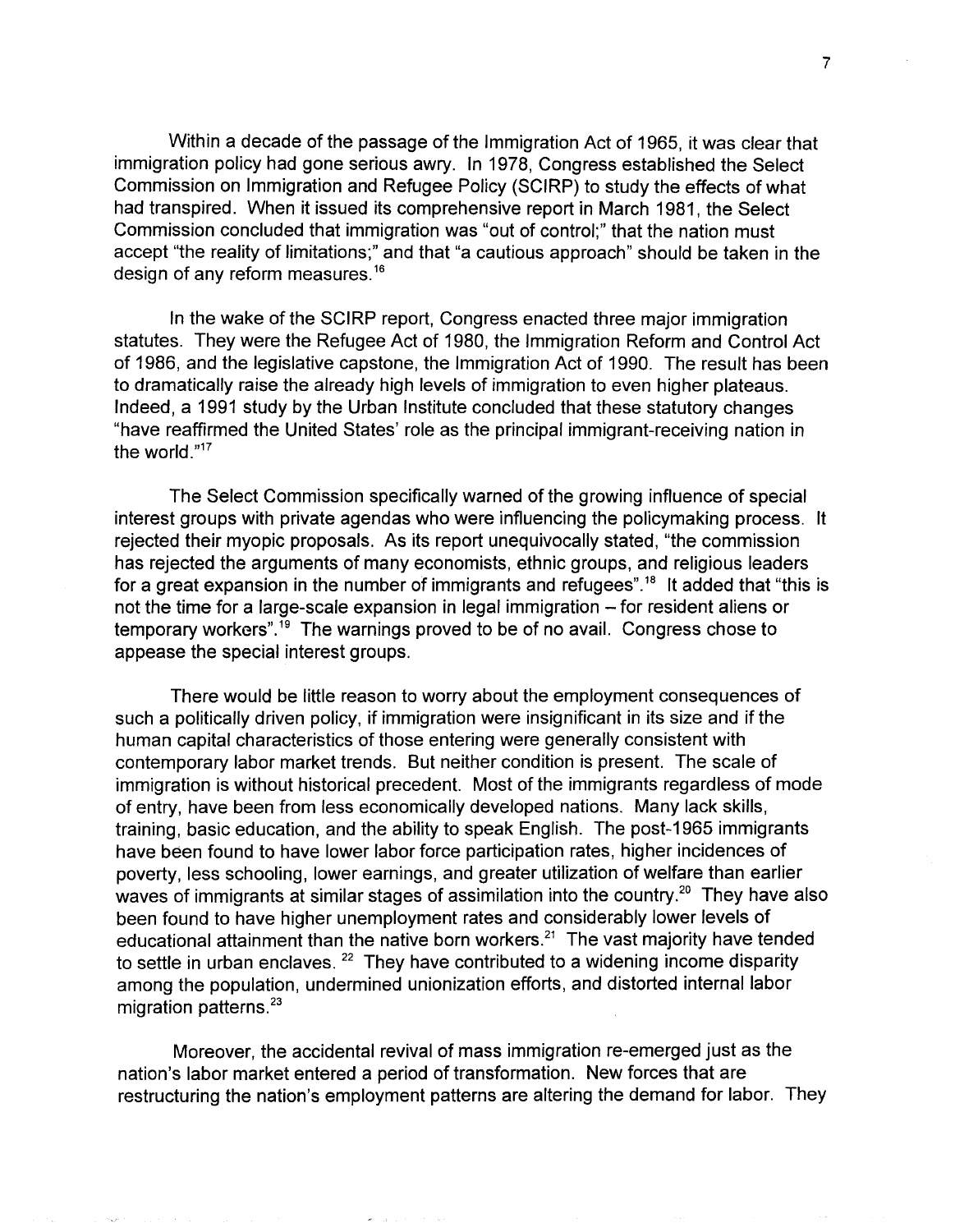are associated with the pace of technological change, the expansion of international trade, shifts in consumer spending preferences, and the readjustment employment effects associated with reduced defense expenditures as the result of the end of the Cold War. The consequences of these influences are reshaping the nation's occupational, industrial, and geographic employment patterns. Employment in most goods-producing industries and in many blue-collar occupations is declining, while it is increasing in most service industries and many white-collar occupations. Regional employment trends are extremely unbalanced. At the same time, the labor supply is in a period of rapid growth in size (due to the demographic positioning of the "baby boom" generation) and unprecedented changes in its gender and racial composition. Women have accounted for two-thirds of the increase in workers since the mid-1970s and are projected to do the same during the 1990s. Minorities are sustaining growth rates that greatly exceed those of whites, which means that their respective proportions of the labor force are increasing while the proportion of non-Hispanic whites is shrinking. Black males continue to experience significant employment difficulties: they have the lowest male labor force participation rate and the highest male unemployment rate. Blacks are the only racial or ethnic group in which the absolute number of female workers exceeds that of male workers - a pattern that is projected to worsen.

Accordingly, the nation needs an immigration policy that is responsive to economic needs and not one that is the product of political goals of self-interest groups. Tragically, there are far too many native born persons in these same urban labor markets where the current wave of immigrants are congregating. Many of these citizens are from minority groups. The last thing they need is more competition for jobs and access for scarce education and training programs. There are also other groups such as the disabled and the older worker populations who are seeking access to the labor market as well as the unemployed and underemployed native born citizens whose ranks remain consistently large. The Commission on Workforce Quality and Labor Market Efficiency warned in 1989 that "by using immigration to relieve shortages, we may miss the opportunity to draw additional U.S. workers into the mainstream.<sup>"24</sup> In its report, it stated that public policy should embrace the principle that the nation should "always try to train citizens to fill labor shortages."25 Immigration to fill labor shortages should always be a policy of last resort.

The key reforms that are needed would require that annual legal immigration levels be made flexible so that the annual number of admissions is linked directly to prevailing labor market conditions (as they are in Canada and Australia). The admission criteria should be shifted from its present nepotistic focus to become one that is selectively designed to fill demonstrated labor shortages until such time as domestic human resource development programs can provide qualified citizen workers. The administration of immigration policy should be shifted from the Department of Justice to the Department of Labor (as was historically the case up until World War II) to reflect the need to focus on the economic effects of immigration as opposed to its political mollification role. Enhanced deterrent measures to address the mass violation of existing laws by illegal immigration are essential. Obviously, the admission of refugees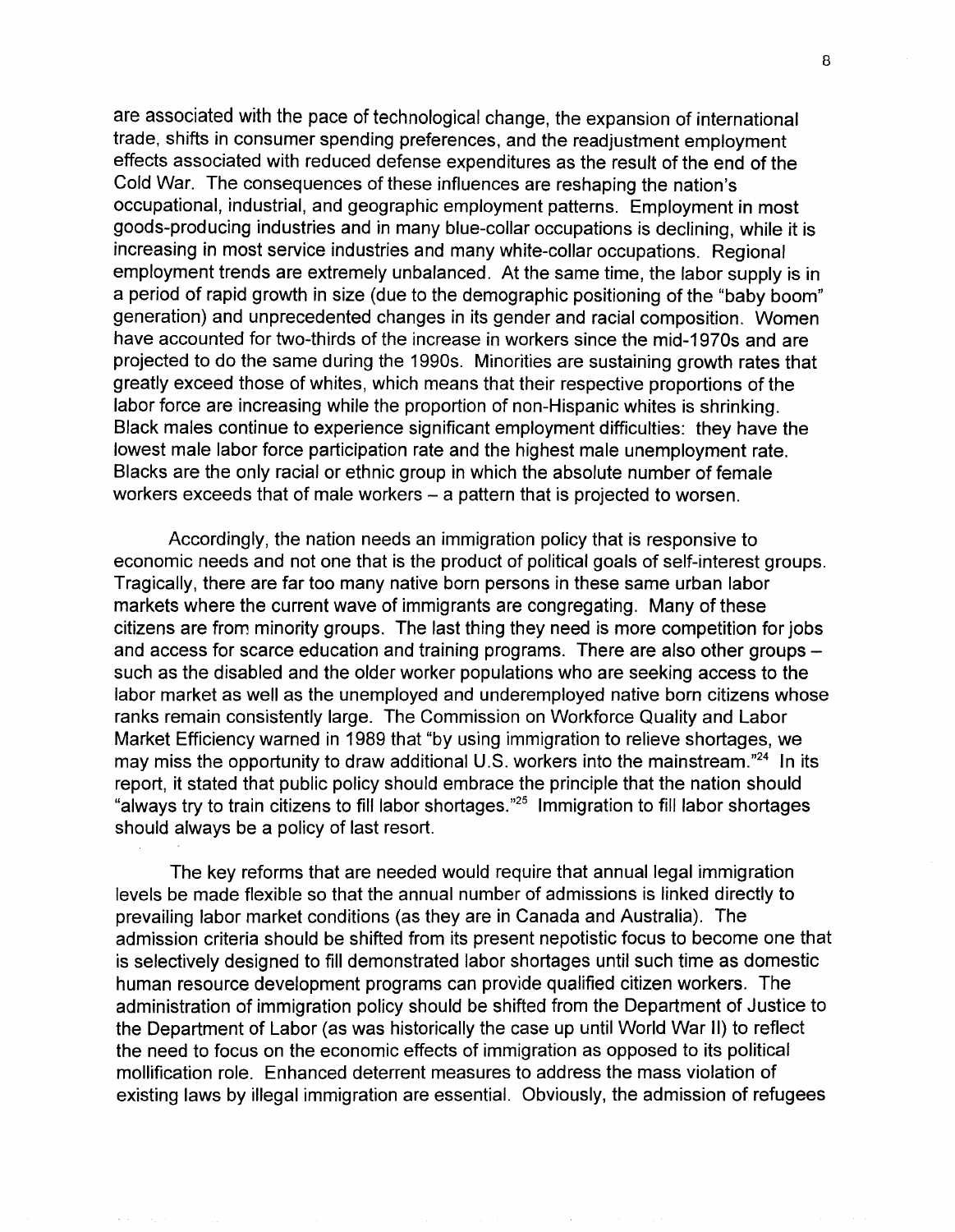will continue to be done without regard to labor market criteria but the federal government should be firm and even-handed in its denial of entry of those seeking to improve their economic circumstances while admitting only those who strictly qualify as legitimate political refugees.

As a discretionary policy, it is essential that the component parts of the nation's immigration policy be as consistent with the emerging labor force needs to the country as possible. The prevailing immigration policy of the nation does not meet that standard.

#### **Concluding Observations**

Two important policy measures that could be taken to reduce unemployment in the United States – the addition of a worker relocation policy and the changing of the nation's immigration policy from being a political policy to one that is accountable for its economic consequences - are seldom mentioned when it comes to unemployment reduction and prevention. Hampered by political considerations from being placed on the national agenda for discussion or action, the issues they raise constitute a sizable void in any effort to design a comprehensive full employment strategy for the nation.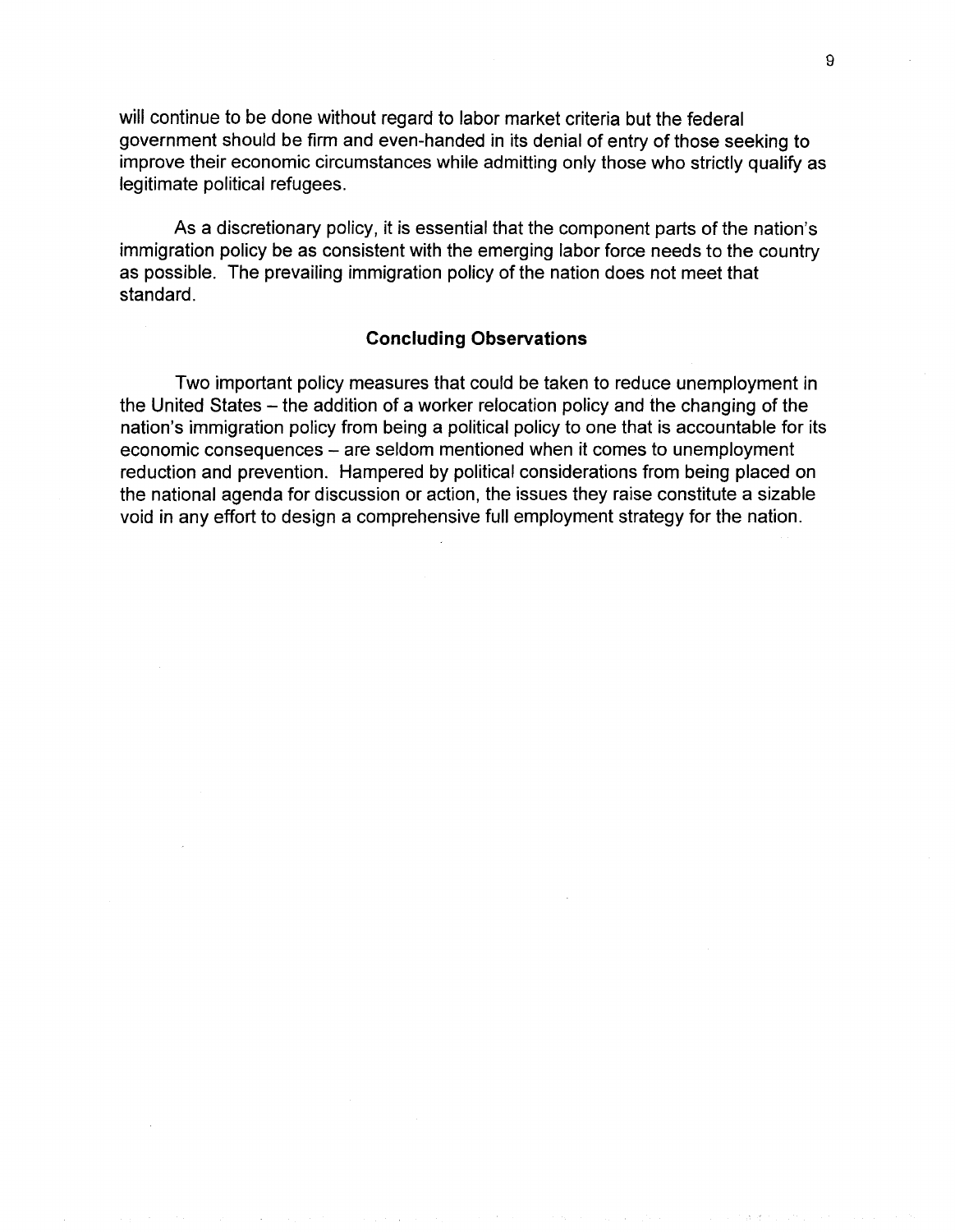### **Endnotes**

- <sup>1</sup> John K. Galbraith. The Great Crash, (Cambridge: The Riverside Press, 1955) and Broadus Mitchell, Depression Decade, (New York: Rinehart & Company, 1947).
- <sup>2</sup> Ray Marshall, The Negro and Organized Labor, (New York: John Wiley and Sons, Inc. 1965).
- <sup>3</sup> Sar Levitan, Federal Aid to Depressed Areas, (Baltimore: Johns Hopkins University Press, 1964).
- <sup>4</sup> Louis A. Ferman, "Regional Unemployment, Poverty, and Relocation: A Social Science View," Poverty and Human Resources Abstracts, (December, 1971), pp.499-517.
- <sup>5</sup> William H. Frey, "Immigration and Internal Migration," Population and Environment, (March 1995), pp. 353-375, and William H. Frey, "Immigration, Domestic Migration, and Demographic Balkanization in America: New Evidence for the 1990s," Population and Development Review, (December, 1996), pp. 741-763.
- <sup>6</sup> National Commission on Technology, Automation and Economic Progress, Technology and the American Economy, (Washington: U.S. Government Printing Office, 1966), p. 111.
- <sup>7</sup> Brian Rungeling, Lewis H. Smith, Vernon M. Briggs, Jr., and John F. Adams, Employment, Income. and Welfare in the Rural South, (New York: Praeger Publishers, 1977), pp. 327-328.
- 8 Jeffrey Zornitsky, Jane Kulik, and Adam Seitchik, Worker Mobility in the U.S. Economy, (Washington: National Commission for Employment Policy, 1986), p.8.
- <sup>9</sup> Sar Levitan, Garth Mangum, and Ray Marshall, Human Resources and Labor Markets, (New York: Harper and Row Publishers, 1972), p. 539.
- <sup>10</sup> U.S. Department of Labor, Employment and Training Report of The President, (Washington: U.S. Government Printing Office, 1979), pp. 200-201. See also, Philip L. Martin, Labor Displacement and Public Policy, (Lexington, Massachusetts: D.C. Heath and Company, 1983), pp. 30-1 for a discussion of resistance by older unemployed workers to participate in this program.

 $11$  Zornitsky, et. al., op. cit. p. 8

 $12$  Ibid.